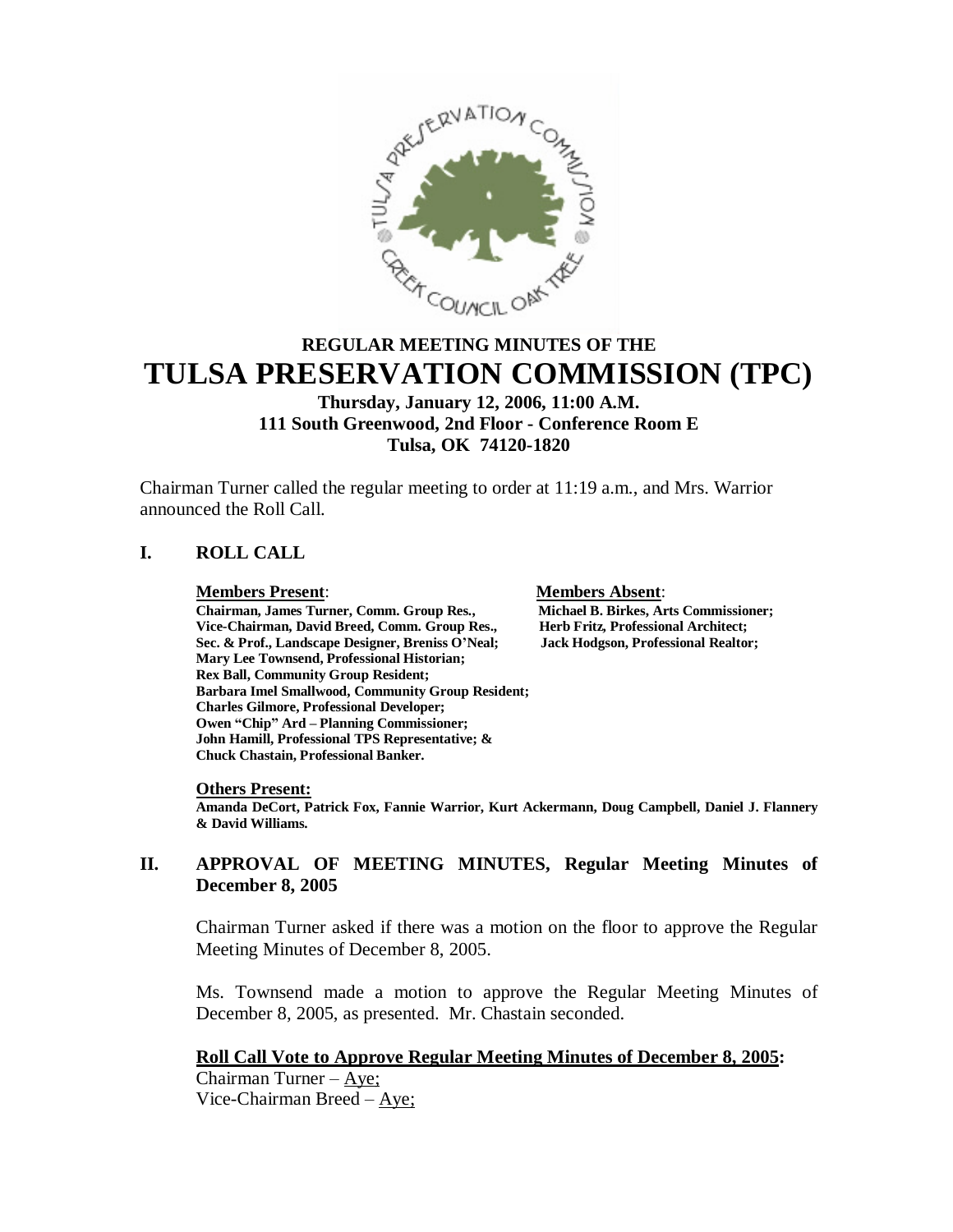Secretary O'Neal –  $\angle$ Aye; Chuck Chastain –Aye; Charles Gilmore - Aye; Mary Lee Townsend - Aye; Rex Ball – Was not present during this vote; Barbara Smallwood –Aye; John Hamill - Aye; & Chip Ard –Aye. The motion was **Approved Unanimously by members present and voting.**

# **III. UNFINISHED BUSINESS**

### **A. Announcements of any Conflict of Interest:**

Chairman Turner asked the commission if anyone had a Conflict of Interest with any of the Certificates of Appropriateness (COA) Requests that would be brought before the board for review. Members were instructed that the commissioner's name(s) would not be called when voting on the particular Certificate or Certificates of Appropriateness that he/she had a conflict of interest with. After no one responded, Chairman Turner moved to the next agenda item.

# **B. Caveats and Education – Doug Campbell**

Mr. Campbell stated that he had purchased a challenging piece of property with a park in the back and a view of downtown Tulsa to build his one-story dream home. He stated that he was told by a staff member of the commission that this particular piece of property was not in a historic preservation (HP) zoned area; but that after purchasing the property that he found out that the property was in the North Maple Ridge HP zoned district. Mr. Campbell stated that he would not want anyone to go through what he has endured with this property. Mr. Campbell had previously announced at one of the TPC meetings last year that he had decided to sell this property due to the negative experience that he had gone through. Mr. Campbell stated that he is strongly in favor of preservation. However, Mr. Campbell stated that the HP boundaries for the North Maple Ridge district have not yet been corrected (as of the end of December 2005) on the Tulsa Preservation Commission's website. Mr. Fox respectfully intervened by stating that the boundaries for the North Maple Ridge district have been corrected.

Mr. Campbell stated that he believes that the position that the commission put him in was not fair because of the necessary research work that wasn't done. He asked the commission to please work with the neighborhood associations and real estate agents in the HP districts to make sure that they're all referred to Indian Nations Council of Governments (INCOG) for all HP zoning maps and other correspondence. Mr. Campbell asked the commission members if they would help him sell his property; and added that - building this house in the HP district has been an expensive experience for him. He thanked the commission for its time.

Ms. DeCort stated that she will make sure that the HP zoning district maps will be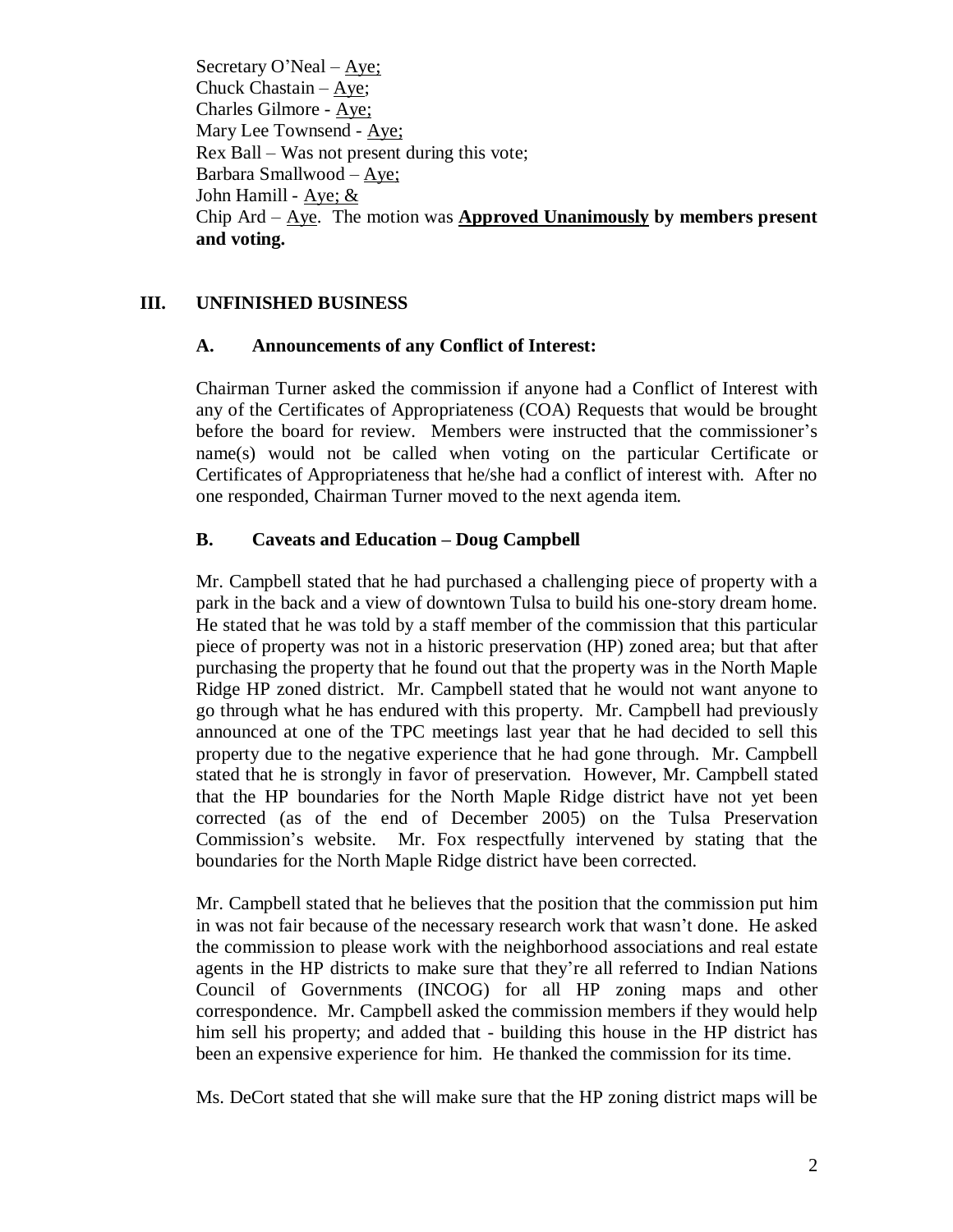filed in the Tulsa County City Clerk's Office in a timely manner.

# **C. Certificates of Appropriateness Request:**

Chairman Turner asked Mr. Fox to please give his presentation on COA agenda item #1, on Daniel J. Flannery's proposal at  $1303$  E.  $17<sup>th</sup>$  Place.

# **1) 1303 E. 17th Place, Tulsa, OK 74120 (Swan Lake) Request: Propose to replace all windows with energy-efficient replacement windows COA Subcommittee Complete Application Date: Jan. 10, 2006 DANIEL J. FLANNERY**

Mr. Fox presented Mr. Flannery's Certificate of Appropriateness application to the commission. Photographs and drawings were available for review and a slide presentation was shown of the historic home in Swan Lake.

Mr. Fox stated that Mr. Flannery plans to replace all the wood windows of the structure with energy-efficient replacement windows. He stated that the house has had some fire damage to it; and that the fire occurred about two years ago. He stated that most of the damage is on the east side of the structure; but that Mr. Flannery plans to replace all the wood windows. He stated that the house was abandoned after the fire; and that it had been vacant since the new owner Mr. Flannery recently purchased it.

Mr. Fox stated that the COA Subcommittee suggested that Mr. Flannery remove all the awnings from the structure; and that Mr. Flannery had agreed to have them removed. Mr. Fox stated that once the awnings are removed that the unique diamond shaped patterned 5/1 double hung windows will be exposed. He stated that Mr. Flannery has provided the commission to review a brochure of the double hung windows with exterior mullions; although the windows that Mr. Flannery plans to install are 1/1 without the mullions.

Chairman Turner asked Mr. Flannery if he had anything to add to Mr. Fox's presentation. Mr. Flannery stated that he has provided the commission with an example of the 1/1 window that he would like to install on the structure; and that the windows will not have mullions.

Chairman Turner asked Vice-Chairman Breed if he would announce the COA Subcommittee's recommendation on this proposal.

Vice-Chairman Breed announced that the COA Subcommittee found Mr. Flannery's application to be complete. He stated that the subcommittee recommended by a majority vote at the January 10, 2006 meeting approving Mr. Flannery's application with the following conditions:

 $\Diamond$  That Mr. Flannery has the awnings removed; replace all the 5/1 wood windows and make sure that the sash proportion be as close to the original as possible.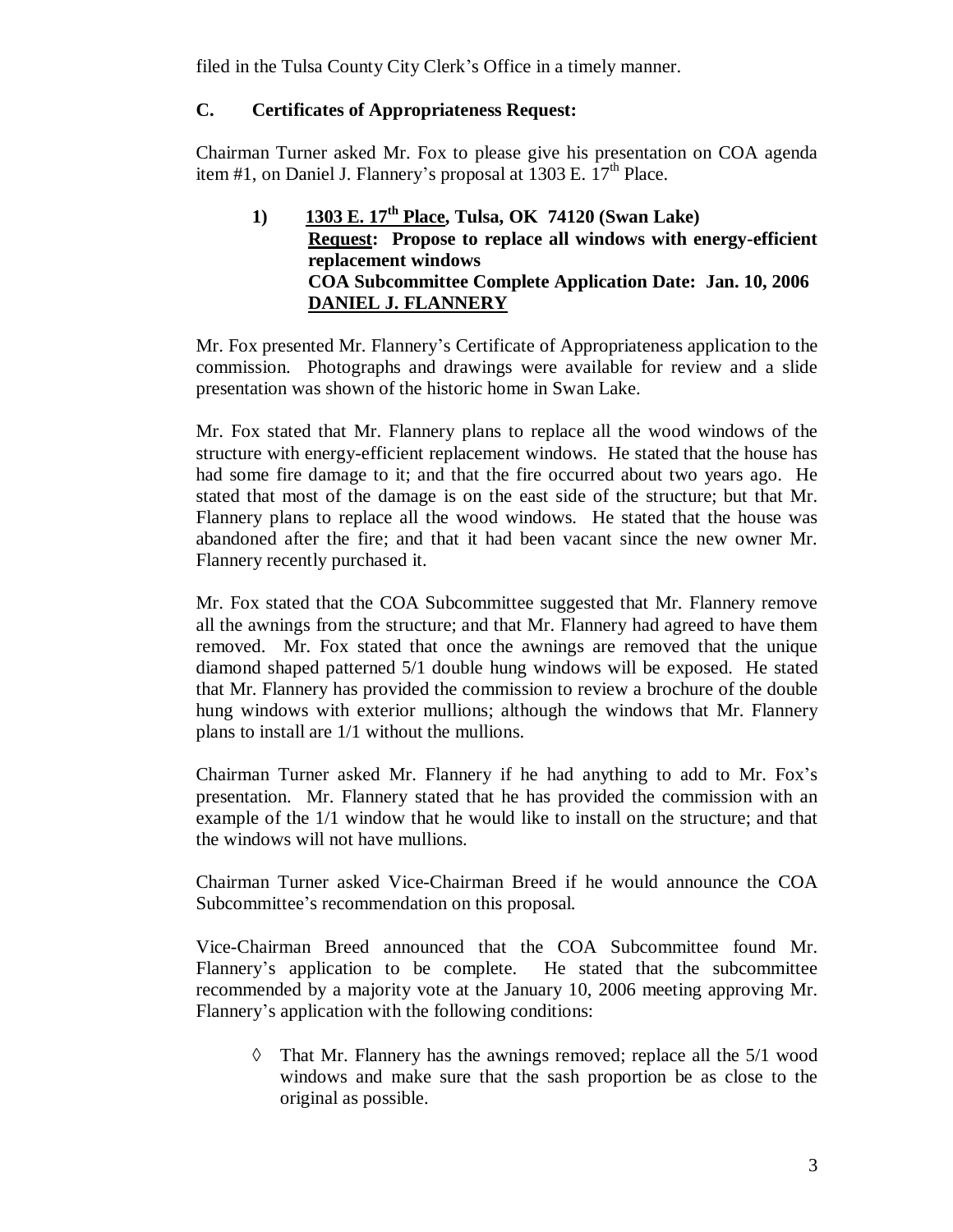Vice-Chairman Breed stated that the Subcommittee's decision to recommend approval of this proposal was based on the appropriate design guidelines for Rehabilitation in the Swan Lake Historic District.

Vice-Chairman Breed made a motion to support the COA Subcommittee's recommendation to approve Mr. Flannery's application with the conditions indicated above and Ms. Townsend seconded.

Chairman Turner opened the floor for discussion. Several commissioners commented that the 5-over-1 diamond-pattern windows were a character-defining feature of the house, and would be visible were it not for the awnings. Since the awnings are to be removed, the diamond-pattern windows would be visible. Chairman Turner stated that the pattern could be replicated on the replacement windows.

Vice-Chairman Breed made an amended motion to support the COA Subcommittee's recommendation to approve Mr. Flannery's application with new conditions and Ms. Townsend amended to seconding the motion.

 $\Diamond$  That Mr. Flannery replicate the design pattern of the mullions on the upper sash; and apply a grille or divider

Chairman Turner asked the commission if there were further discussion on this application. Hearing none, he asked Mrs. Warrior to please call roll.

### **Roll Call Vote to Approve Mr. Flannery's application with conditions:**

Chairman Turner –  $Aye$ ; Vice-Chairman Breed –Aye; Secretary O'Neal –  $\angle$ Aye; Chuck Chastain –Aye; Charles Gilmore - Aye; Mary Lee Townsend - Aye; Rex Ball –- Aye; Barbara Smallwood –Aye; John Hamill - Aye; & Chip Ard –Aye. The motion was **Approved Unanimously by members present and voting.**

*The Tulsa Preservation Commission Approved Mr. Flannery's proposal based on Windows and Doors, A.1.2.2, A.1.2.3, A.1.2.4 & A.1.2.6 for Guidelines for Rehabilitation of Existing Buildings for the Swan Lake Historic District.*

Chairman Turner asked Mr. Fox to please give his presentation on COA agenda item #2, on David Williams' proposal at 823 N. Cheyenne Avenue.

# **2) 823 N. Cheyenne Ave., Tulsa, OK 74106 (Brady Heights)**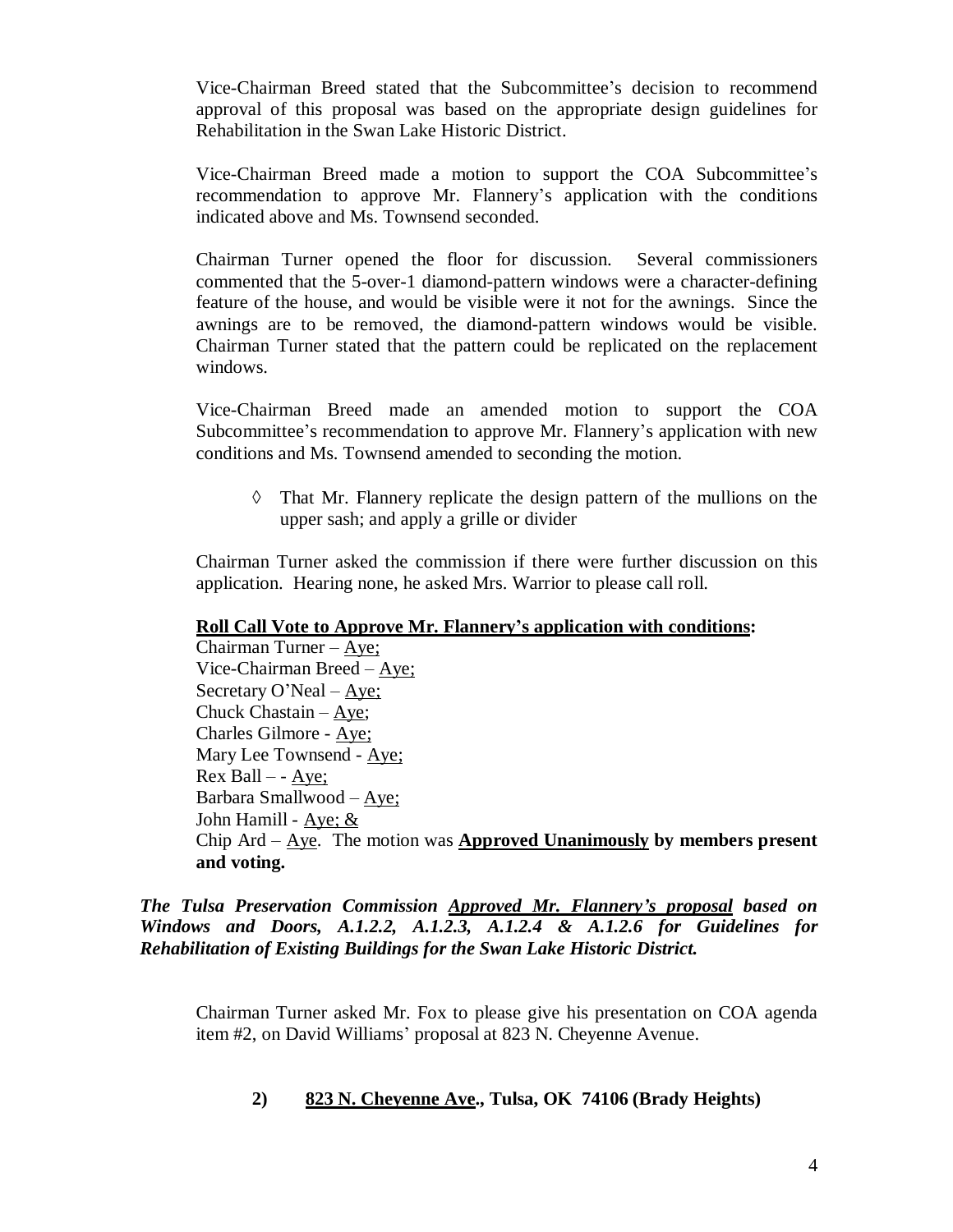### **Propose to repair and replace original eave details, siding materials, and decorative details with like materials and characteristics.**

#### **COA Subcommittee Complete Application Date: Jan. 10, 2006 DAVID WILLIAMS**

Mr. Fox presented Mr. Williams'Certificate of Appropriateness application to the commission. Photographs and drawings were available for review and a slide presentation was shown of the historic home in Brady Heights.

Mr. Fox stated that Mr. Williams plans to replace the original eave details, the siding materials, the decorative band and crown piece with like materials to maintain the characteristics of the structure. Mr. Fox stated that the only change that the applicant plans to make is the exposure of the rafter tails.

Chairman Turner asked Mr. Williams if he had anything to add to Mr. Fox's presentation. Mr. Williams stated that he did not have anything to add.

Chairman Turner asked Vice-Chairman Breed if he would announce the COA Subcommittee's recommendation on this proposal.

Vice-Chairman Breed announced that the COA Subcommittee found Mr. Williams' application to be complete. He stated that Brady Heights Representative, Tim Williams voted against this proposal. He stated that Brady Heights Representative, Mr. Williams had questions on the design of redesigning the vent; and that he had informed the subcommittee that he would meet with the owner and neighborhood residents to try to come up with a design of duplicating the vent to other neighborhood vents. Vice-Chairman Breed stated that the subcommittee recommended by a majority vote at the January 10, 2006 meeting approving Mr. Williams' application with the following conditions:

 $\Diamond$  To recommend approval of open eaves; that the front eave projection be restored; and replacement of all exterior materials would be to match the existing based on the old photographs.

Vice-Chairman Breed stated that the Subcommittee's decision to recommend approval of this proposal was based on the appropriate design guidelines to restore in the Brady Heights Historic District.

Vice-Chairman Breed made a motion to support the COA Subcommittee's recommendation to approve Mr. Williams'application with the conditions indicated above and Mr. Ball seconded.

Chairman Turner opened the floor for discussion.

Mr. Gilmore believes that the exposed soffits, decking and bead board should be similar in design and appearance; and that it should be added to the motion.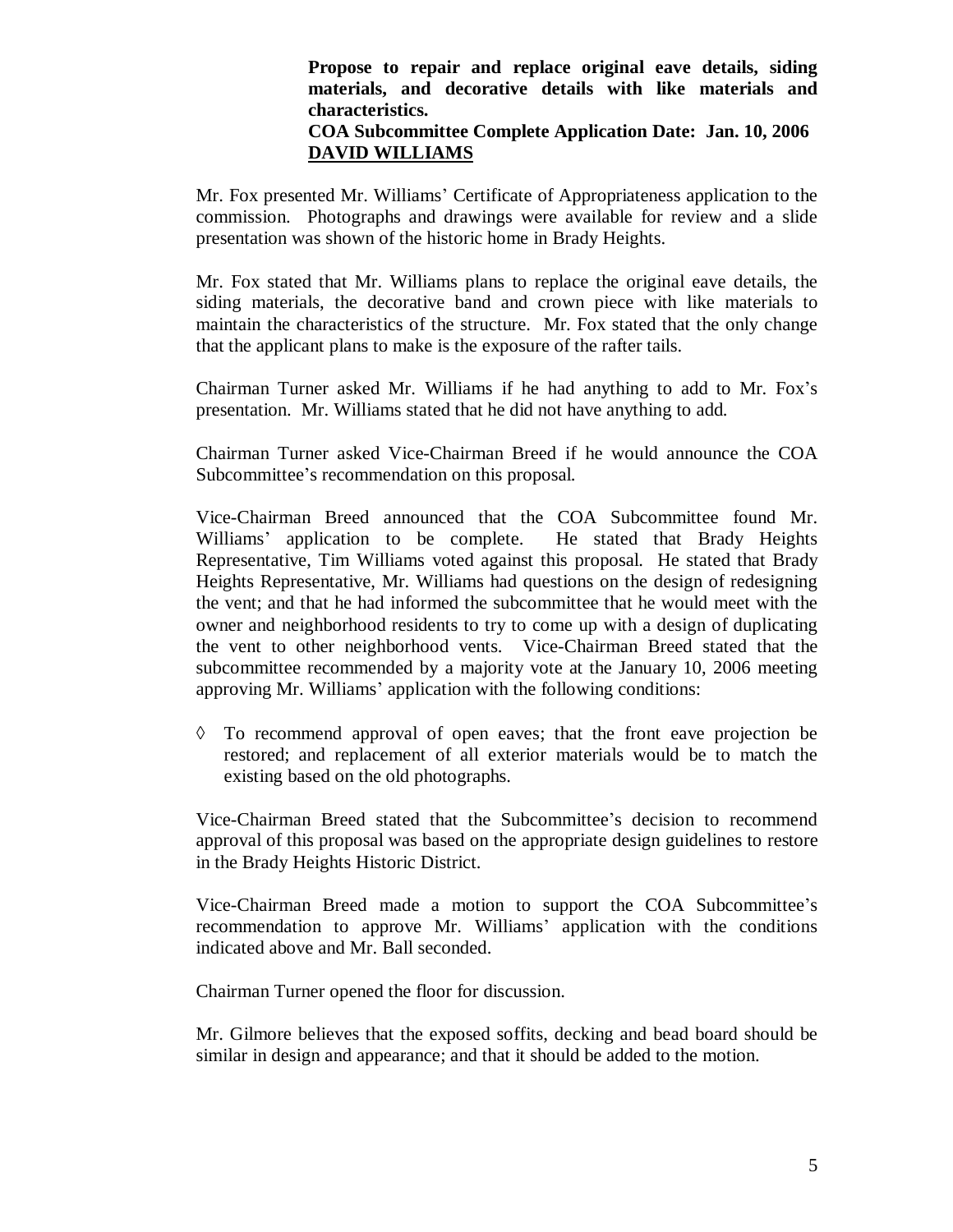Vice-Chairman Breed accepted to amend the motion to Mr. Gilmore's request; and Mr. Ball also accepted to amend seconding it to the motion.

The amended motion should read:

 $\Diamond$  To recommend approval of open eaves; that the front eave projection be restored; and replacement of all exterior materials would be to match the existing based on the old photographs. That the exposed soffits, decking and bead board should be similar in design and appearance.

Chairman Turner asked the commission if there were further discussion on this application. Hearing none, he asked Mrs. Warrior to please call roll.

#### **Roll Call Vote to Approve Mr. Williams' application with conditions:**

Chairman Turner –Aye; Vice-Chairman Breed –Aye; Secretary O'Neal –  $\angle$ Aye; Chuck Chastain –  $Aye$ ; Charles Gilmore - Aye; Mary Lee Townsend - Aye; Rex Ball –- Aye; Barbara Smallwood –Aye; John Hamill - Aye; & Chip Ard –Aye. The motion was **Approved Unanimously by members present and voting.**

*The Tulsa Preservation Commission "Approved Mr. Williams' proposal" based on Guidelines for Building Wall Materials, Preferred Option – Retain and maintain the original wall materials, Paragraphs #1 & #2; and Second Preference – Replace wall materials that retain the original historic appearance, Paragraphs #1 through #3 for Restoring Existing Structures in the Brady Heights Historic District.*

Chairman Turner asked Mr. Fox to please give his presentation on COA agenda item #3, on Michael E. Schmitz's proposal at 1601 S. Detroit.

**3) 1601 S. Detroit, Tulsa, OK 74120 (North Maple Ridge) Request: Propose to replace iron porch railing with wood railing to match original. COA Subcommittee Complete Application Date: Jan. 10, 2006 MICHAEL E. SCHMITZ**

Mr. Fox presented Mr. Schmitz'Certificate of Appropriateness application to the commission. Photographs and drawings were available for review and a slide presentation was shown of the historic home in North Maple Ridge.

Mr. Fox stated that Mr. Schmitz was unable to attend the meeting; although he plans to replace the iron porch railing with a wood railing to match the original.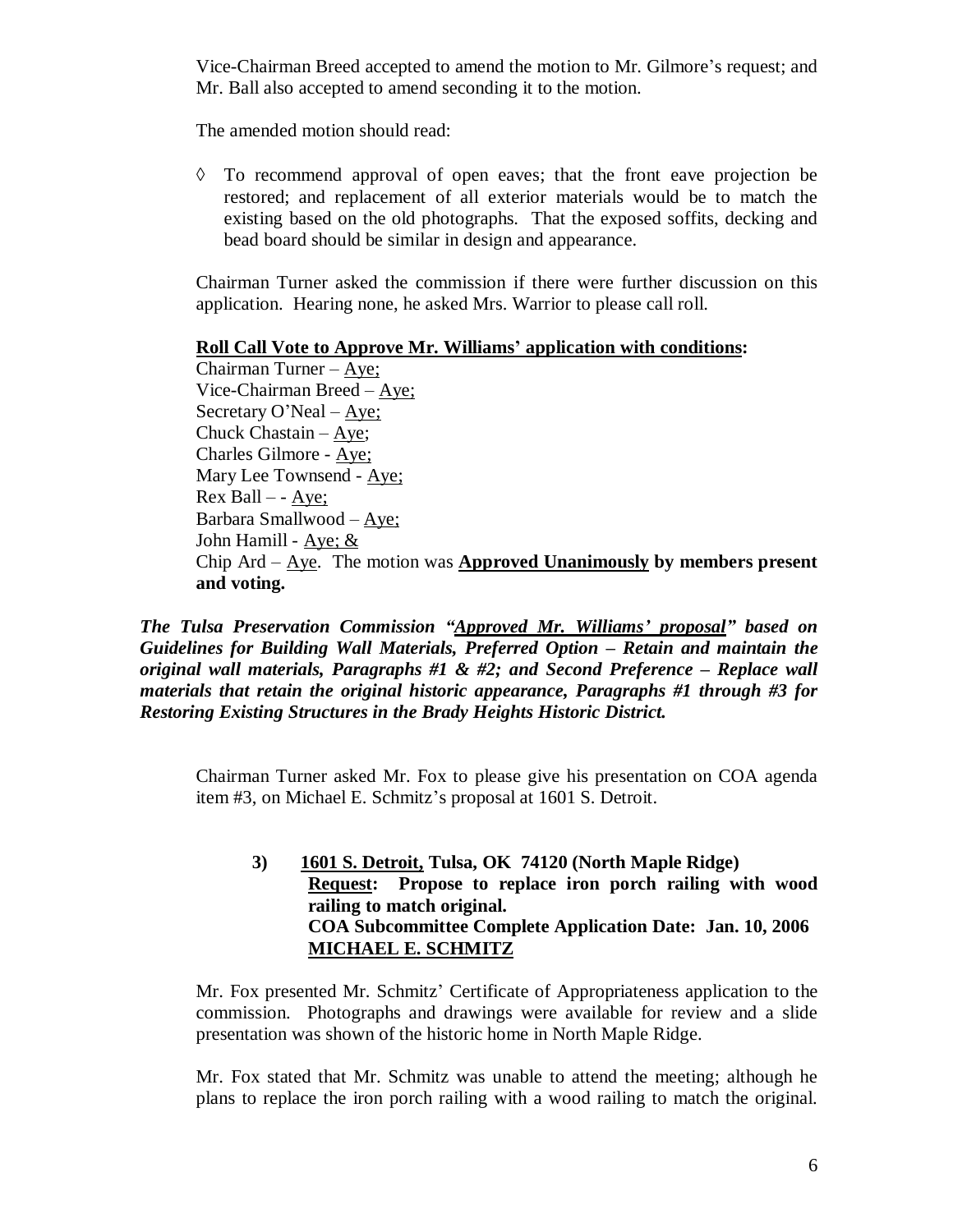Mr. Fox stated that Mr. Schmitz has submitted to the commission a March 11, 1940 Property Survey Certificate of this structure at 1601 S. Detroit showing a photograph of the original 1940 wood railing that Mr. Schmitz plans to install.

Chairman Turner asked Vice-Chairman Breed if he would announce the COA Subcommittee's recommendation on this proposal.

Vice-Chairman Breed announced that the COA Subcommittee found Mr. Schmitz' application to be complete. Vice-Chairman Breed stated that the Subcommittee's decision to recommend approval of this proposal was based on the appropriate design guidelines for Rehabilitation in the North Maple Ridge Historic District.

Vice-Chairman Breed made a motion to support the COA Subcommittee's recommendation to approve Mr. Schmitz' application and Ms. O'Neal seconded.

Chairman Turner opened the floor for discussion. One member stated that this proposal was a "slam dunk."

Chairman Turner asked the commission if there were further discussion on this application. Hearing none, he asked Mrs. Warrior to please call roll.

#### **Roll Call Vote to Approve Mr. Schmitz' application:**

Chairman Turner –Aye; Vice-Chairman Breed –Aye; Secretary O'Neal –  $\angle$ Aye; Chuck Chastain –Aye; Charles Gilmore - Aye; Mary Lee Townsend – Abstain;  $Rex$  Ball – -  $Aye$ ; Barbara Smallwood –Aye; John Hamill - Aye; & Chip Ard –Aye. The motion was **Approved Unanimously by members present and voting.**

### **D. Elect New Officers for 2006**

- **Vice Chairperson; &**
- **Secretary**

Chairman Turner announced that the Vice Chairperson (David Breed) and Secretary (Breniss O'Neal) of the Tulsa Preservation Commission were voted on at last month's meeting to nominate and elect the two (2) new 2006 officers by acclamation. No vote was taken.

- **E. Excused Absence Request:**
	- **Herb Fritz – Job Conflict; &**
	- **Michael Birkes – Job Conflict**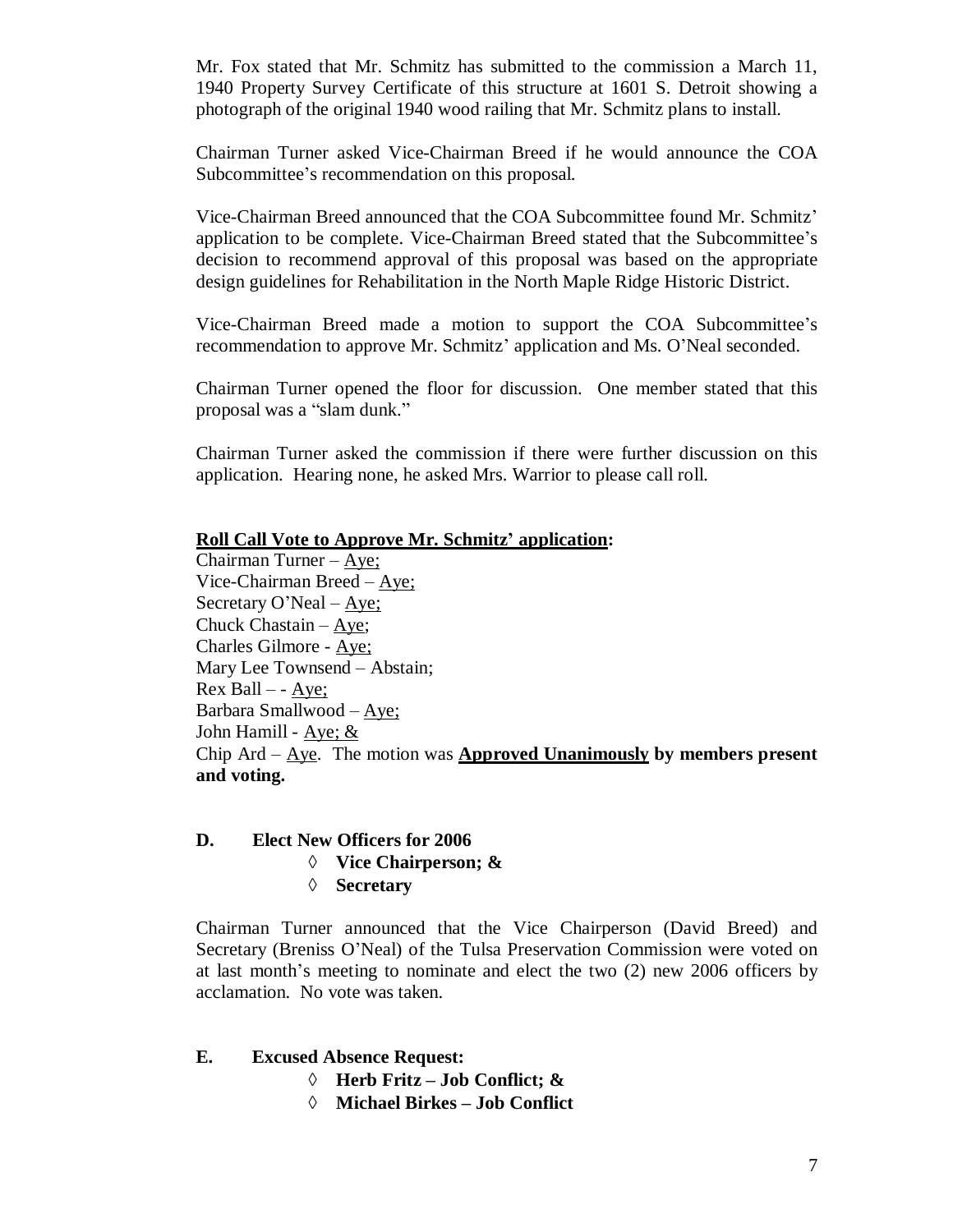Chairman Turner stated that the requests from Mr. Fritz and Mr. Birkes requesting that they be excused from the January 12, 2006 Regular Meeting are considered to be "moot." Chairman Turner stated that their absences are considered to be moot at this time due to this meeting being the first meeting of the year.

He stated that according to the guidelines that such formal excusal for absences may only be approved for those absences in excess of four (4) during a particular calendar year; and that Mr. Fritz nor Mr. Birkes has missed four (4) regular/special meetings during this calendar year of 2006.

# **IV. STAFF REPORTS**

# **A. TPC staff report – Amanda DeCort and Patrick Fox**

Ms. DeCort stated that she would like to remind everyone and to encourage them to please attend the 2006 TPC Annual Retreat on Saturday, January  $21^{\text{st}}$  at the Greenwood Cultural Center. She stated that a time had not yet been confirmed; but that she will inform everyone when she does.

Mr. Fox reported that he will make sure that the Tulsa Preservation Commission Website be more user-friendly relating to all historic preservation (hp) information.

Mr. Fox reported that Jim Gabbert, Architectural Historian from the Oklahoma Historical Society in Oklahoma City will be here in Tulsa next week. He stated that Mr. Gabbert will be reviewing the proposed Riverview Historic District boundaries again.

### **V. CHAIR REPORT –James Turner**

Chairman Turner stated that he met with Chip Atkins of the Swan Lake Neighborhood Association and several neighborhood residents about changing our Rules & Regulations. He stated that he would like to place on the next TPC Regular Meeting Agenda a reappointment procedure for Certificate of Appropriateness (COA) Annual Attendance to the TPC/COA Subcommittee.

### **A. Committee Reports:**

# **Historic Preservation Committee Chair: David Breed** COA Sub-Committee:

Chairman Breed reported and announced the COA Subcommittee's recommendations from the January 10, 2006 meeting.

Important/Endangered Resources Sub-Committee: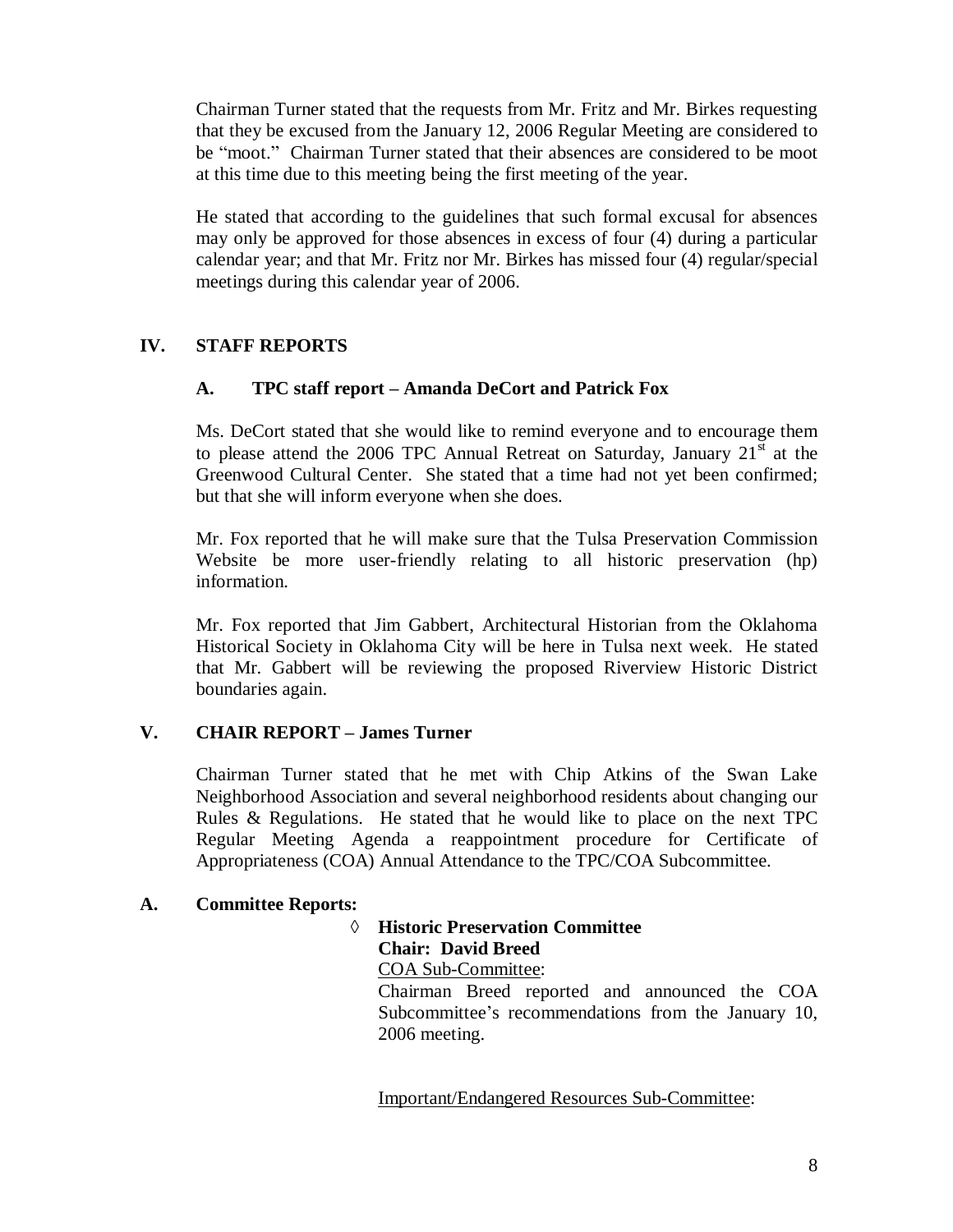David Breed, Chairman Rex Ball Chairman Breed stated that if anyone has any buildings that they would like to add to the Important/Endangered Resources List to please send or give them to him

Historic Preservation Zoning & Conservation District Sub-Committee: Charles Gilmore, Chairperson No Report.

Historic Preservation Incentive Subcommittee: No Report.

#### **Rules & Regulations Committee Charles Gilmore, Chairperson**

Rules & Regulations Sub-Committee:

Charles Gilmore, Chairperson

Chairman Gilmore reported that the final draft of the Rules & Regulations Governing Procedure of the Tulsa Preservation Commission will be reviewed by the subcommittee on January 18, 2006.

#### Awards & Recognition Sub-Committee:

Rex Ball, Chairperson

Chairman Ball reported that the last award was given out to Burrell Ford a few years ago; and if anyone was aware of anyone else who deserved to receive an award to contact him.

Community Outreach Sub-Committee:

Rex Ball, Chairperson

Chairman Ball stated that he believes that the TPC needs its own library for maps, exhibits, etc. Ms. DeCort responded by stating that she has gotten permission from management to create a TPC Library for historic preservation resources and that she's going to start working on it shortly.

Chairman Ball stated that TPC staff is sending a letter to Bob LaBass, Executive Director of Bond Projects of Tulsa Public Schools (TPS) to offer TPC's support and assistance regarding improvements to TPS historic school buildings that will involve casement windows.

# **Program Planning & Neighborhood Conservation Committee**